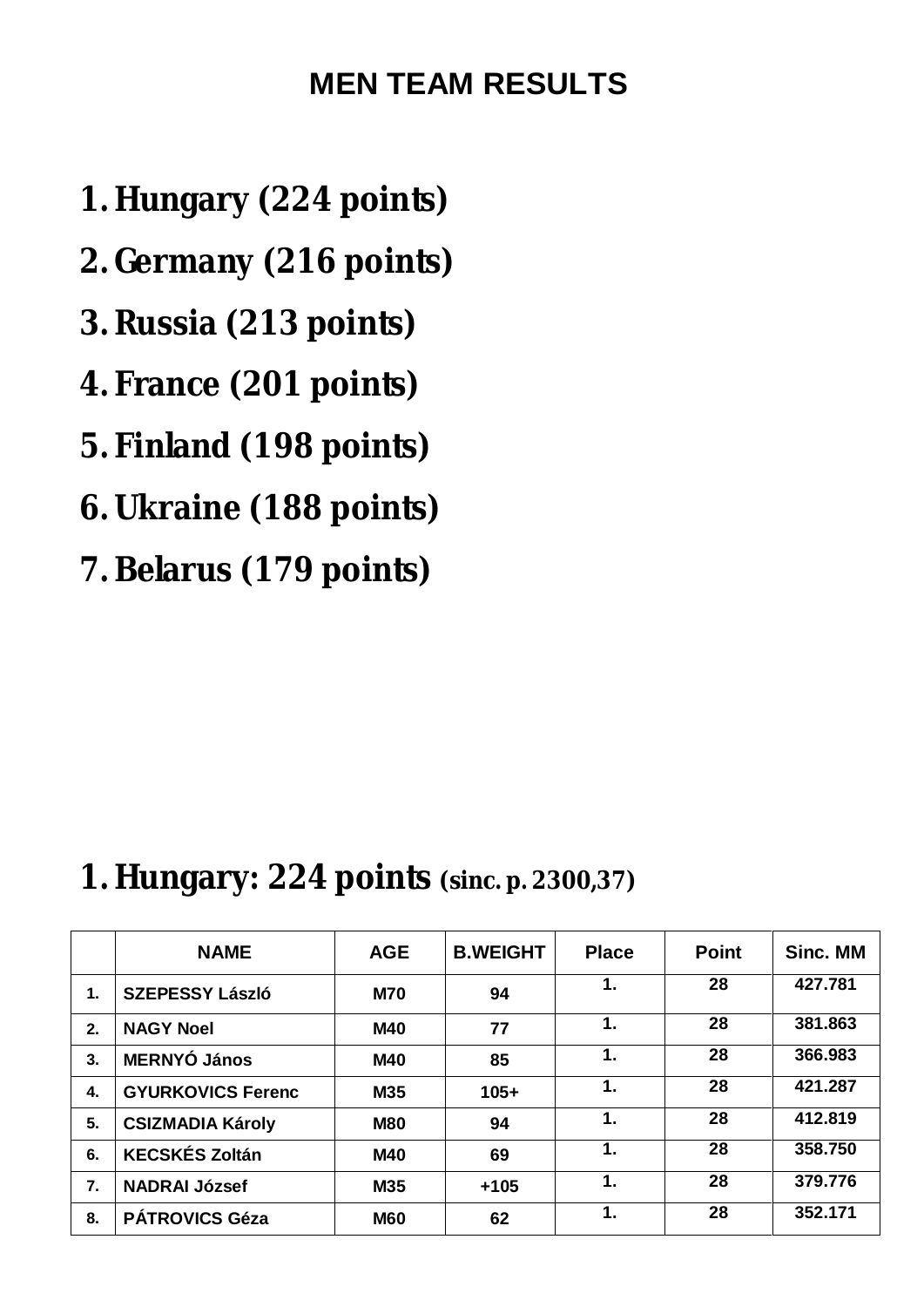# **2. Germany: 216 points (sinc. p. 2888,882)**

|    | <b>NAME</b>             | <b>AGE</b> | <b>B.WEIGHT</b> | <b>Place</b> | <b>Point</b> | Sinc. MM |
|----|-------------------------|------------|-----------------|--------------|--------------|----------|
| 1. | <b>Klaus Obergfell</b>  | <b>M80</b> | 94              | 2.           | 25           | 371.785  |
| 2. | <b>Klaus Förster</b>    | M55        | 77              | 1.           | 28           | 359.174  |
| 3. | <b>Harry Barth</b>      | <b>M55</b> | $105+$          | 1.           | 28           | 337.977  |
| 4. | <b>Andreas Wagner</b>   | <b>M50</b> | 62              | 3.           | 23           | 340.456  |
| 5. | <b>Rene Rüdiger</b>     | M45        | 69              | 1.           | 28           | 365.430  |
| 6. | Achim Stöffler          | M65        | 94              | 1.           | 28           | 371.768  |
| 7. | <b>Peter Simon</b>      | <b>M60</b> | 94              | 1.           | 28           | 367.004  |
| 8. | <b>Walter Schüssler</b> | <b>M70</b> | 105             | 1.           | 28           | 394.597  |

## **3. Russia:213 points (sinc. p. 2923,122)**

|    | <b>NAME</b>                  | <b>AGE</b> | <b>B.WEIGH</b> | <b>Place</b> | <b>Point</b> | Sinc. MM |
|----|------------------------------|------------|----------------|--------------|--------------|----------|
| 1. | <b>SUSHCHAK Vladimir</b>     | <b>M40</b> | $105+$         | 1.           | 28           | 415.128  |
| 2. | <b>FROLOV Aleksander</b>     | <b>M75</b> | 85             | 2.           | 25           | 370.095  |
| 3. | <b>NIKITIN Aleksey</b>       | M45        | $105+$         | 1.           | 28           | 357.680  |
| 4. | <b>SMOLONOGIN Konstantin</b> | <b>M50</b> | $105+$         | 2.           | 25           | 350.507  |
| 5. | <b>KURNEV Aleksander</b>     | <b>M65</b> | 77             | 1.           | 28           | 410.338  |
| 6. | <b>SIDOROK Evgeniy</b>       | <b>M65</b> | $105+$         | 1.           | 28           | 357.981  |
| 7. | <b>TROHIN Vladimir</b>       | M55        | 62             | 1.           | 28           | 334.628  |
| 8. | <b>KLYHSBAEV Sakhy</b>       | <b>M60</b> | 105            | 3.           | 23           | 326.765  |

**4. France**: **201 points (sinc. p. 2418,258)**

|    | <b>NAME</b>                | <b>AGE</b>      | <b>B.WEIGHT</b> | <b>Place</b> | <b>Point</b> | Sinc. MM |
|----|----------------------------|-----------------|-----------------|--------------|--------------|----------|
| 1. | <b>VICENTE Francois</b>    | <b>M60</b>      | 56              | 2.           | 25           | 292.137  |
| 2. | <b>SALVODELLI Bruno</b>    | <b>M60</b>      | 94              | 4.           | 22           | 279.210  |
| 3. | <b>CHAVIGNY Roland</b>     | <b>M60</b>      | 77              | 1.           | 28           | 416.335  |
| 4. | <b>GUILLAUMET Geoffroy</b> | <b>M55</b>      | 84              | 1.           | 28           | 390.420  |
| 5. | <b>KRETTLY Marc</b>        | M <sub>55</sub> | 94              | 2.           | 25           | 358.711  |
| 6. | <b>ZITOUNI Fares</b>       | <b>M50</b>      | 85              | 3.           | 23           | 334.620  |
| 7. | <b>HELENA Christophe</b>   | M45             | 94              | 4.           | 22           | 346.825  |
| 8. | <b>BRASSART Aurelien</b>   | <b>M35</b>      | 77              | 1.           | 28           | 373.186  |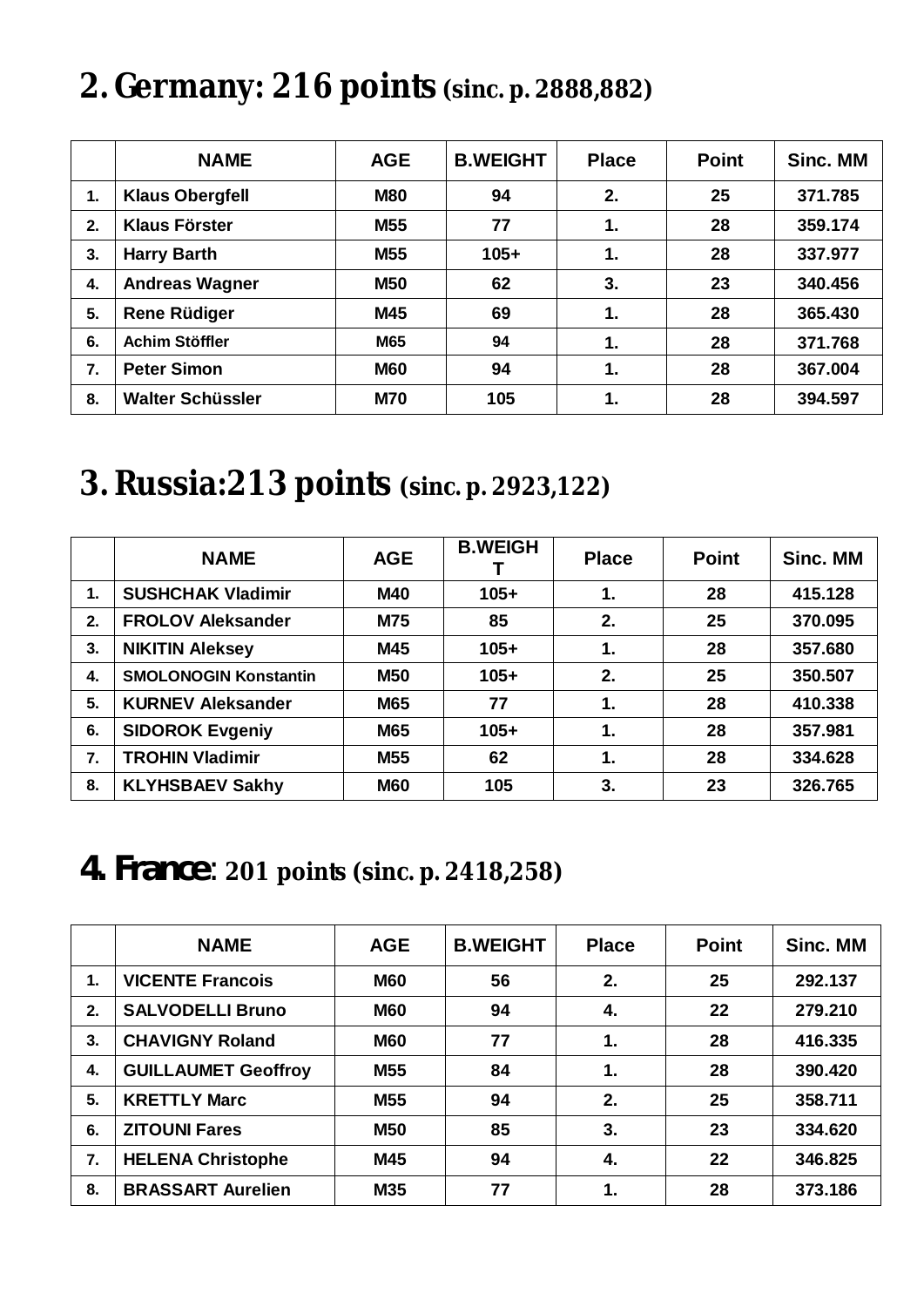# **5. Finland: 198 points (sinc. p. 2520,259)**

|    | <b>NAME</b>             | <b>AGE</b> | <b>B.WEIGH</b> | <b>Place</b>  | <b>Point</b> | Sinc. MM |
|----|-------------------------|------------|----------------|---------------|--------------|----------|
| 1. | Kupari Väinö            | <b>M80</b> | 77             | 2.            | 25           | 295.022  |
| 2. | <b>Oikarinen Juhani</b> | <b>M75</b> | 69             | 1.            | 28           | 346.671  |
| 3. | <b>Oksanen Matti</b>    | <b>M70</b> | 56             | $\mathbf 1$ . | 28           | 234.478  |
| 4. | <b>Salo Pekka</b>       | <b>M70</b> | 94             | 3.            | 23           | 367.839  |
| 5. | Niemelä Heikki          | M65        | 77             | 3.            | 23           | 311.576  |
| 6. | <b>Halin Harri</b>      | <b>M50</b> | 62             | 3.            | 23           | 287.968  |
| 7. | Hirvonen Jari           | <b>M50</b> | 105            | 2.            | 25           | 333.161  |
| 8. | <b>Savonen Arto</b>     | <b>M50</b> | $105+$         | 3.            | 23           | 343.544  |

### **6. Ukraine: 188 points (sinc. p. 1421,54)**

|    | <b>NAME</b>              | <b>AGE</b> | <b>B.WEIGHT</b> | <b>Place</b>     | <b>Point</b> | Sinc. MM |
|----|--------------------------|------------|-----------------|------------------|--------------|----------|
| 1. | <b>MARTYNYUK Vasyl</b>   | M45        | 105             | 1.               | 28           | 357.680  |
| 2. | <b>HAL Mykhaylo</b>      | <b>M40</b> | 105             | $\boldsymbol{0}$ | 0            | 0.000    |
| 3. | <b>BURKOV Mykhaylo</b>   | <b>M50</b> | 77              | 1.               | 28           | 354.258  |
| 4. | <b>LAGUNOV lurii</b>     | <b>M60</b> | 56              | 1.               | 28           | 332.682  |
| 5. | <b>WASYLIV Mykhaylo</b>  | <b>M70</b> | 69              | 1.               | 28           | 379.175  |
| 6. | <b>LETUCHYI Viktor</b>   | M35        | 94              | 1.               | 28           | 381.791  |
| 7. | <b>SHYNKAZUK Yurii</b>   | M35        | 105             | 2.               | 25           | 310.590  |
| 8. | <b>SVYSHCHO Mykhailo</b> | M45        | 69              | 3.               | 23           | 291.208  |

## **7. Republic of Belarus: 179 points (sinc. p. 2434,315)**

|    | <b>NAME</b>                | <b>AGE</b> | <b>B.WEIGHT</b> | <b>PLACE</b> | <b>POINT</b> | Sinc. MM |
|----|----------------------------|------------|-----------------|--------------|--------------|----------|
| 1. | <b>ZHYHALKA Eduard</b>     | <b>M80</b> | 69              | 1.           | 28           | 356.906  |
| 2. | <b>AMELIANIUK Ryhor</b>    | <b>M70</b> | 105             | $\mathbf{0}$ | $\mathbf 0$  | 0.000    |
| 3. | <b>KULIKOVSKI Pavel</b>    | <b>M65</b> | 85              | 1.           | 28           | 429.579  |
| 4. | <b>LAVROV Anatoliy</b>     | <b>M60</b> | 62              | 2.           | 25           | 331.461  |
| 5. | <b>POCHELIOUK Anatoli</b>  | <b>M60</b> | $105+$          | 2.           | 25           | 309.816  |
| 6. | <b>ALIAKSASHYN Vadzim</b>  | <b>M50</b> | 85              | 4.           | 22           | 330.726  |
| 7. | <b>YAHNISH Leanid</b>      | <b>M50</b> | $105+$          | 1.           | 28           | 361.295  |
| 8. | <b>USHTVANT Aliaksandr</b> | M55        | 105             | 3.           | 23           | 314.532  |